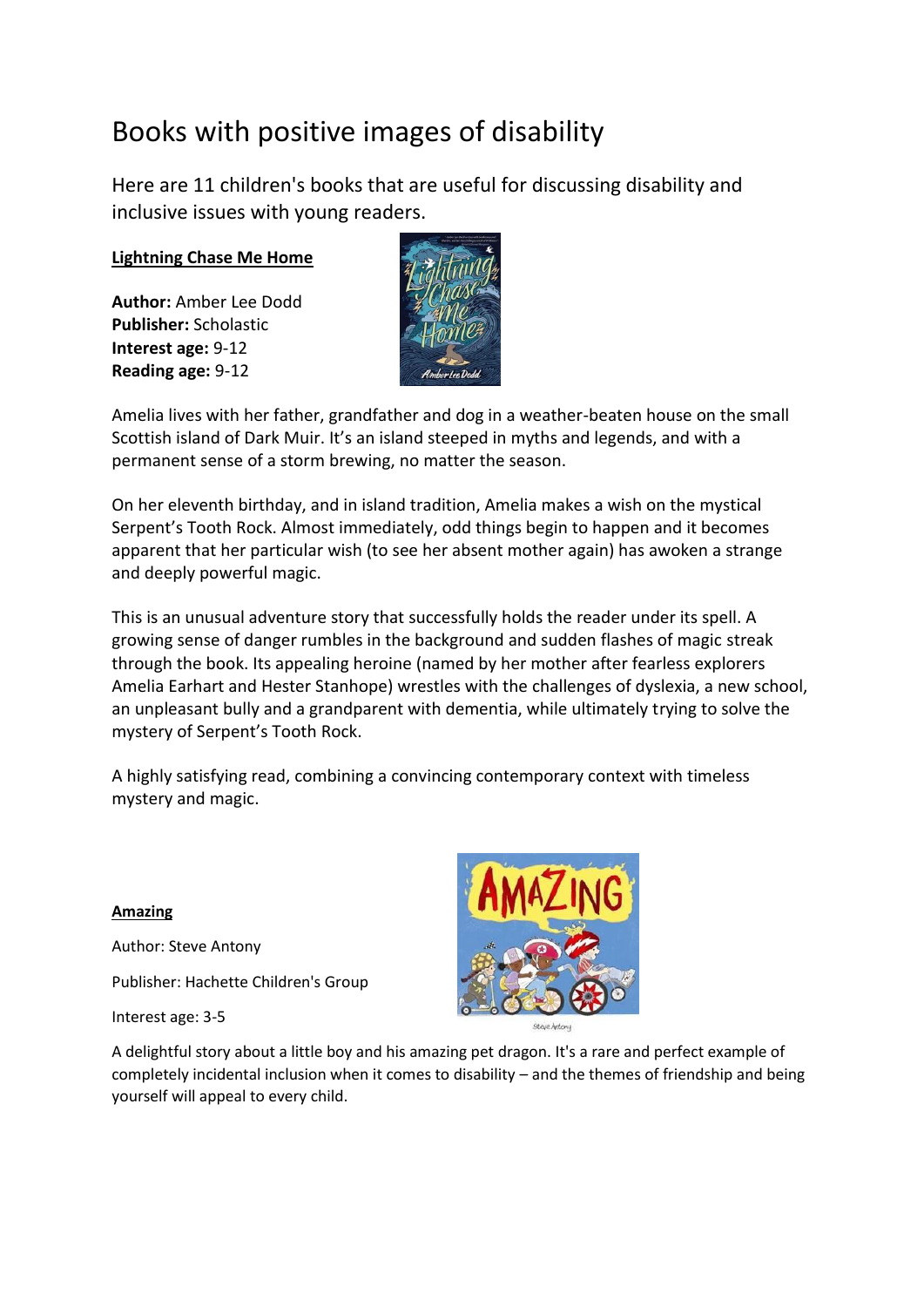#### **The Key to Flambards**

Author: Linda Newbery Publisher: David Fickling Books Interest age: 11+ Reading age: 11+



It's been a year of dramatic changes for Grace. She must now start to move on, accepting her parents' divorce and adjusting to her life with a prosthetic limb, following a car accident which resulted in a lower leg amputation.

This summer, she's reluctantly left her home and best friend to spend the holidays at Flambards, a quiet countryside arts centre, where her mum is trying to breathe some life into a struggling business.

Flambards is a stately home with some serious history – and Grace's family are direct descendants of the Russell family who used to own it. As she gradually gets to know the locals, she uncovers some mysterious secrets buried in the house's past. It's a summer that will slowly change Grace's feelings about her past, her future and her very place in the world.

Grace is very likeable but convincingly flawed, grappling with conflicting emotions about friendship, identity, rural living and life in general. We see her assessing (and reassessing) her attitude towards disability – and Newbery ingeniously explores the theme from different angles, Grace's situation mirrored by other characters past and present, including an ancestor with facial disfigurement.

This is a very readable standalone for those unfamiliar with the K M Peyton stories that inspired it. It also offers fans of the original Flambards series the chance to revisit its style and charm, but with a fresh story, contemporary themes and engaging new characters.

#### **Me and My Sister**

Author: Rose Robbins Publisher: Scallywag Press Interest age: 3-6 Reading age: 5+



A delightful insight into sibling life is delivered through appealing animal characters in this simple and effective picture book, reminding us that every child is different.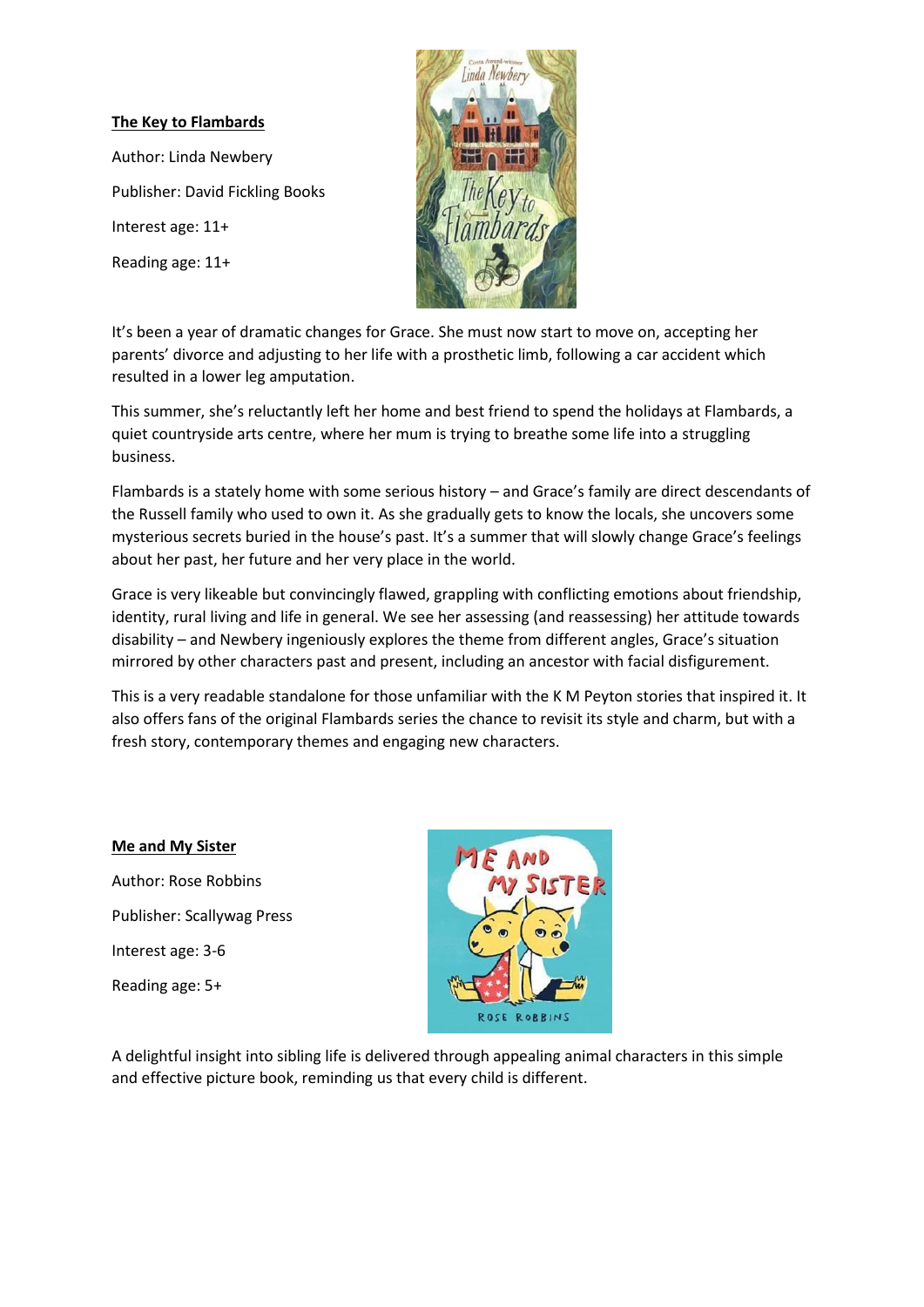## **Song for a Whale**

Author: Lynne Kelly Publisher: Piccadilly Press Interest age: 6-11 Reading age: 7+



A baleen whale's unique 55-hertz frequency means he cannot communicate with other whales, and 12-year-old Iris is determined to help him. A pacy story told with a tender touch, which also offers examples of common frustrations experienced by deaf children.

## **Can You See Me?**

Author: Libby Scott and Rebecca Westcott Publisher: Scholastic Interest age: 9-11 Reading age: 9+



Starting secondary school is a daunting time for any 11 year old – and Natalia is no exception. This is a powerful, readable and relatable story about trying to fit in. Along the way, a host of assumptions and stereotypes about autism are smashed.

## **Zoom, Zoom, Zoom!**

Author: Annie Kubler

Publisher: Child's Play International Ltd

Interest age: 0-3



The blend of rhyme, repetition and alliteration is a recipe almost guaranteed to attract a toddler, especially when accompanied by bright, appealing human faces. This delightful board book combines all these elements, along with a rocket theme for added excitement.

We see a group of children enthusiastically daubing generous blobs of messy paint onto homemade rockets. The unassuming verse slowly builds to a jubilant crescendo with the words, 'five, four, three, two, one…BLAST OFF!', as they zoom off on some imaginary space adventure.

The size and format is ideal for very young book-lovers to enjoy with their adults. The layout is bold and well balanced, the palette bright yet delicate, and the font attractive and accessible. Annie Kubler's trademark artwork features a diverse cast of endearing characters, and a sporty wheelchairuser, glasses, a hearing aid and an eye patch are all naturally and casually included. Particularly pleasing is a child who has converted his wheelchair into a rocket on the back cover!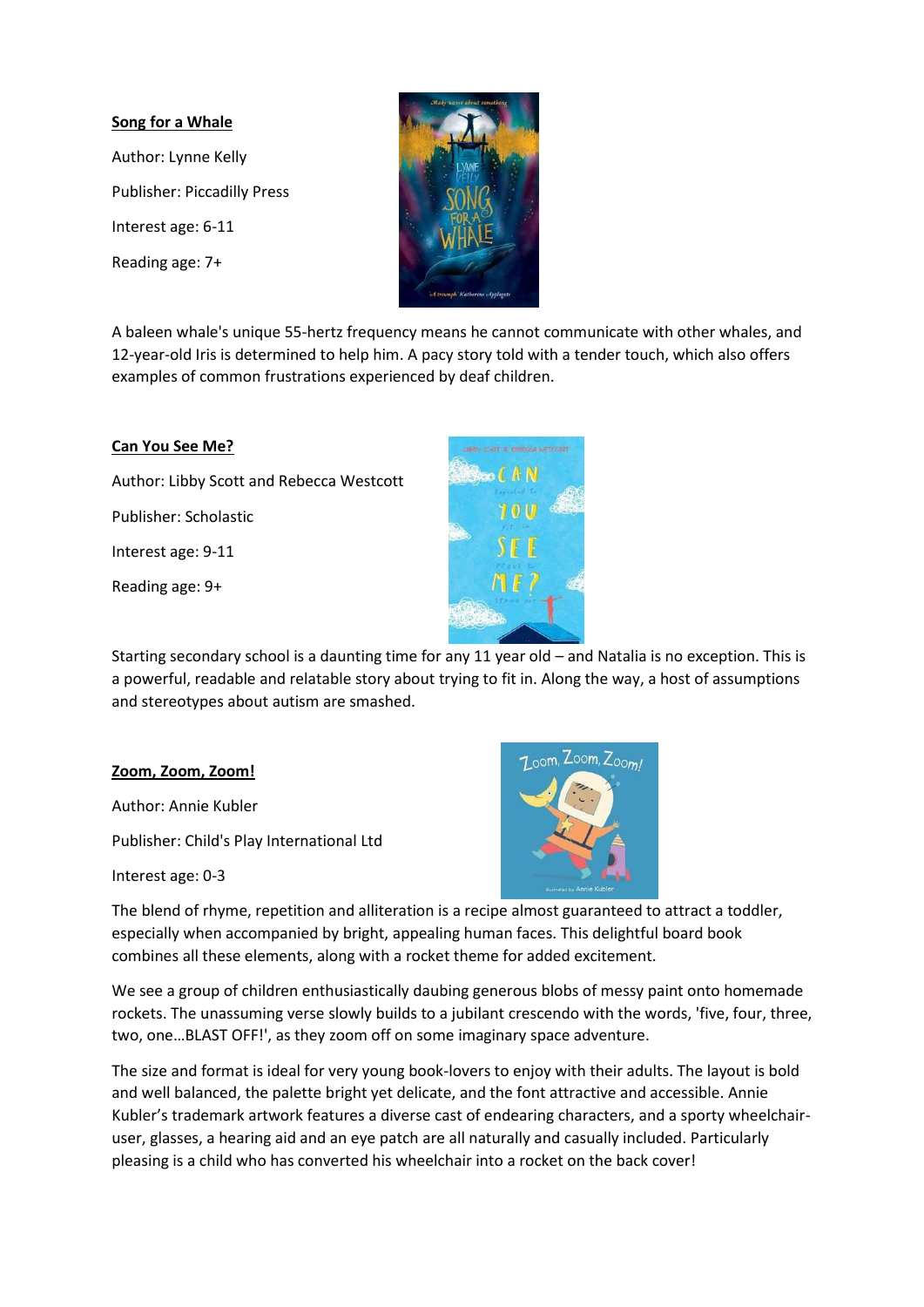#### **Through the Eyes of Us**

Author: Jon Roberts Publisher: Graffeg Interest age: 3-6 Reading age: 5+



Kya and Martha are like 'two different colours sitting on a beautiful rainbow'. They are both on the autistic spectrum, but this certainly does not mean that they are the same. A beautiful book, rich in its universal sense of childhood fun and friendship.

# **Stretch Your Confidence** Author: Beth Cox and Natalie Costa Illustrator: Vicky Barker Publisher: B Small Publishing Interest age: 6-11 Reading age: 6+



Empathy and understanding are vital skills for any child to develop. And at times in their lives, most children find their own confidence could do with a bit of a boost, too. This book from a new series called "Level Headers" is purposely designed to help children learn to better understand and manage emotions.

With a variety of ingenious activities, using tried and tested techniques, this activity book offers a highly interactive approach. With a lightness of touch, the book encourages children to record their feelings and responses, as they consider how they interact with others and are empowered to take ownership of their own emotions and behaviour. It gently challenges assumptions and broadens horizons, as the young reader considers their own unique abilities, their strengths, their differences and how to cope with challenges like managing change, friendship problems, anxiety and fear.

The creators' expertise in this field is palpable. And yet the delivery is always accessible and fun and the approach unselfconscious and uncontrived. Inclusivity is paramount, with the colourful illustrations featuring a diverse cast. Naturally and casually included are children with eye patches, facial marks and hearing aids.